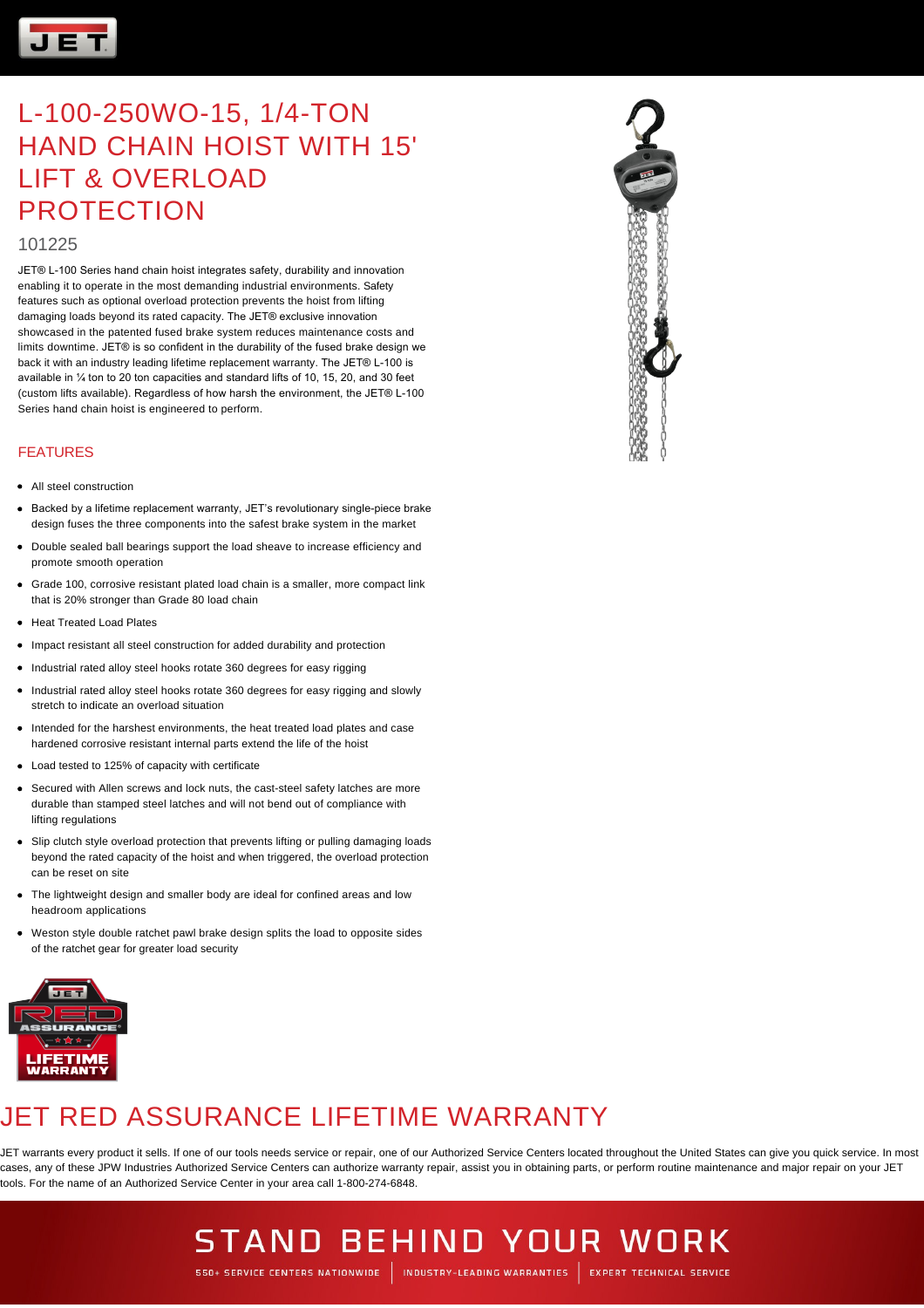

101225

#### **SPECIFICATIONS**

| Capacity (Lbs.)                           | 550           |
|-------------------------------------------|---------------|
| Load Capacity (Tons)                      | 1/4           |
| Lift $(Ft)$                               | 15            |
| Overload Protection                       | Yes           |
| Force Required to Move Maximum Load (Lbs) | 42            |
| Load Chain Dimensions dia/mm)             | $4 \times 12$ |
| Weight (Lbs.)                             | 12            |



## **STAND BEHIND YOUR WORK**

550+ SERVICE CENTERS NATIONWIDE | INDUSTRY-LEADING WARRANTIES | EXPERT TECHNICAL SERVICE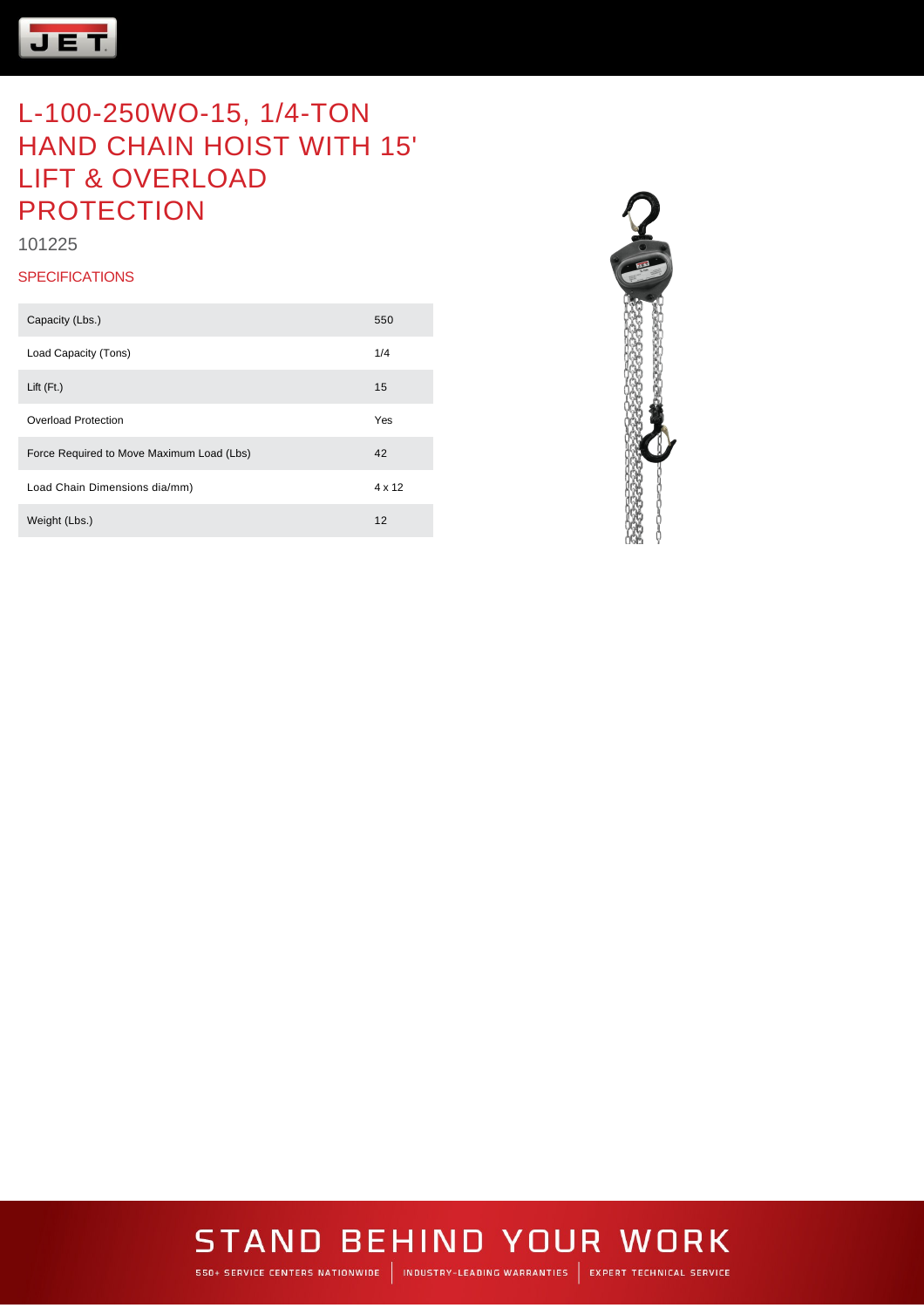

#### FULL SERIES

| <b>STOCK</b><br><b>NO</b> | MODEL NO            | <b>CAPACITY</b><br>(LES.) | LOAD CAPACITY<br>(TONS) | <b>LIFT</b><br>(FT.) | OVERLOAD<br><b>PROTECTION</b> | FORCE REQUIRED TO MOVE MAXIMUM LOAD<br>(LES) |
|---------------------------|---------------------|---------------------------|-------------------------|----------------------|-------------------------------|----------------------------------------------|
| 108100                    | L-100-1000WO-<br>10 | 22000                     | 10                      | 10                   |                               |                                              |
| 109100                    | L-100-1500WO-<br>20 | 33000                     | 15                      | 20                   |                               |                                              |
| 209115                    | L-100-1000WO-<br>15 | 22000                     | 10                      | 15                   |                               |                                              |
| 209120                    | L-100-1000WO-<br>20 | 22000                     | 10                      | 20                   |                               |                                              |
| 209130                    | L-100-1000WO-<br>30 | 22000                     | 10                      | 30                   |                               |                                              |
| 102100                    | L-100-100WO-10      | 2200                      | $\mathbf{1}$            | 10                   | Yes                           | 64                                           |
| 203115                    | L-100-100WO-15      | 2200                      | $\mathbf{1}$            | 15                   | Yes                           | 64                                           |
| 203120                    | L-100-100WO-20      | 2200                      | 1                       | 20                   | Yes                           | 64                                           |
| 203130                    | L-100-100WO-30      | 2200                      | $\mathbf{1}$            | 30                   | Yes                           | 64                                           |
| 109110                    | L-100-1500WO-<br>10 | 33000                     | 15                      | $10$                 |                               |                                              |
| 109115                    | L-100-1500WO-<br>15 | 33000                     | 15                      | 15                   |                               |                                              |
| 109130                    | L-100-1500WO-<br>30 | 33000                     | 15                      | 30                   |                               |                                              |
| 101100                    | L-100-150WO-10      | 3300                      | $1 - 1/2$               | 10                   | Yes                           | 77                                           |
| 201115                    | L-100-150WO-15      | 3300                      | $1 - 1/2$               | 15                   | Yes                           | 77                                           |
| 201120                    | L-100-150WO-20      | 3300                      | $1 - 1/2$               | 20                   | Yes                           | 77                                           |
| 201130                    | L-100-150WO-30      | 3300                      | $1 - 1/2$               | 30                   | Yes                           | 77                                           |
| 102020                    | L-100-2000WO-<br>10 | 44000                     | 20                      | $10$                 |                               |                                              |
| 108015                    | L-100-2000WO-<br>15 | 44000                     | 20                      | 15                   |                               |                                              |
| 102000                    | L-100-2000WO-<br>20 | 440000                    | $20\,$                  | $20\,$               |                               |                                              |
| 108030                    | L-100-2000WO-<br>30 | 44000                     | $20\,$                  | $30\,$               |                               |                                              |
| 105100                    | L-100-200WO-10      | 4400                      | $\mathbf{2}$            | $10$                 | Yes                           | 79                                           |
| 206115                    | L-100-200WO-15      | 4400                      | $\overline{c}$          | $15\,$               | Yes                           | $\bf 79$                                     |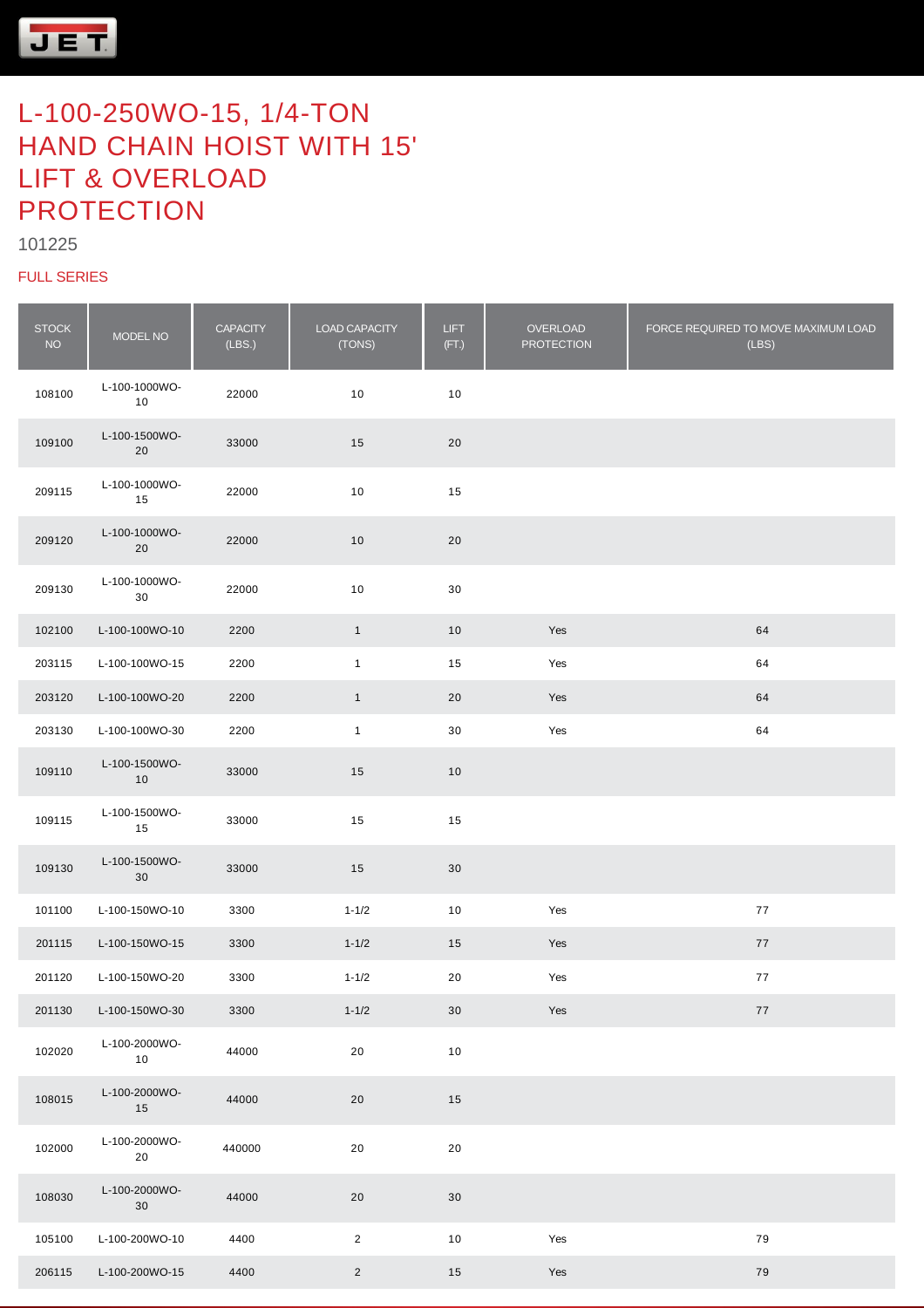### STAND BEHIND YOUR WORK 550+ SERVICE CENTERS NATIONWIDE | INDUSTRY-LEADING WARRANTIES | EXPERT TECHNICAL SERVICE